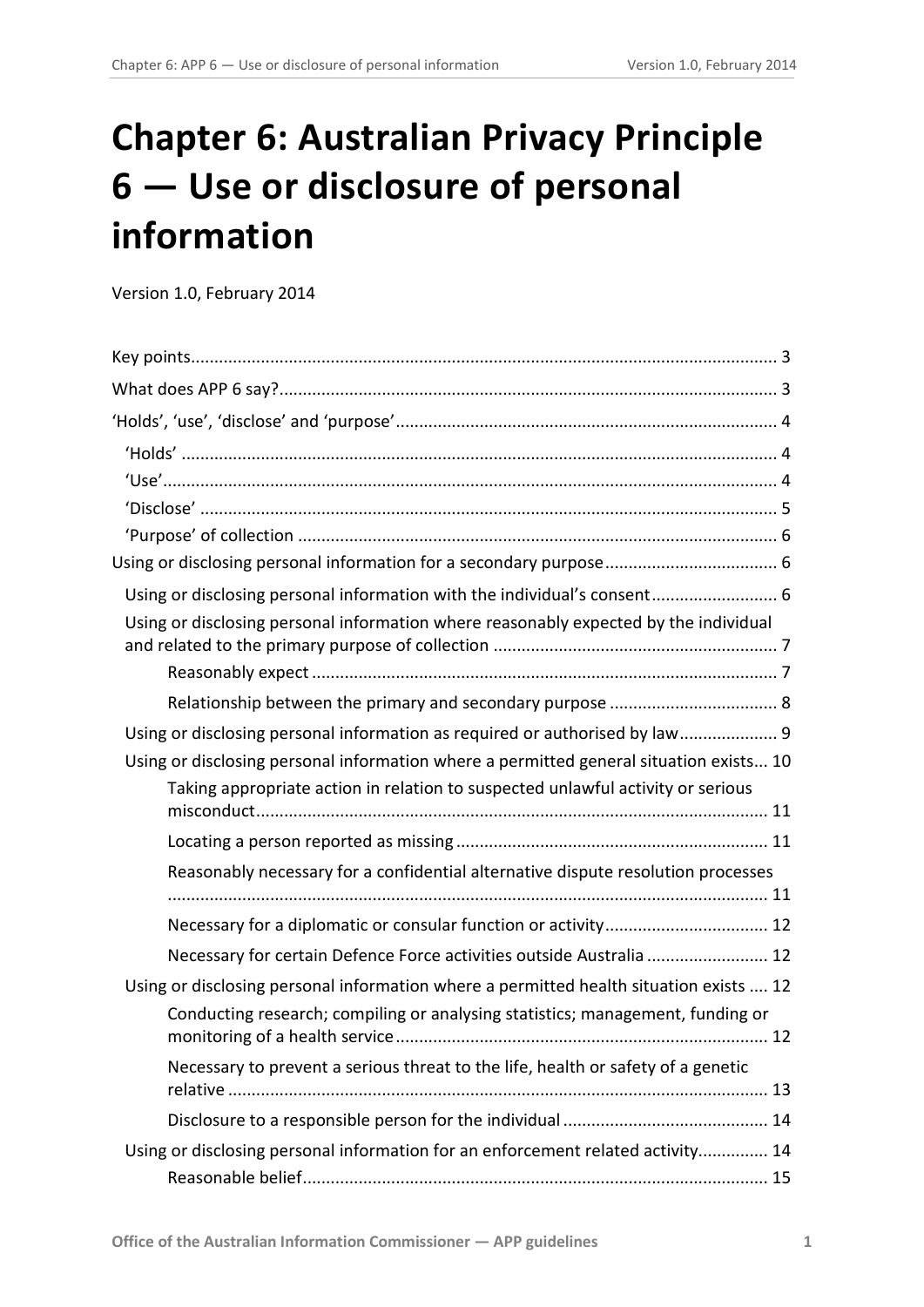| Making a written note of use or disclosure for this secondary purpose 16             |  |
|--------------------------------------------------------------------------------------|--|
|                                                                                      |  |
|                                                                                      |  |
|                                                                                      |  |
|                                                                                      |  |
| Using or disclosing personal information collected from a related body corporate  18 |  |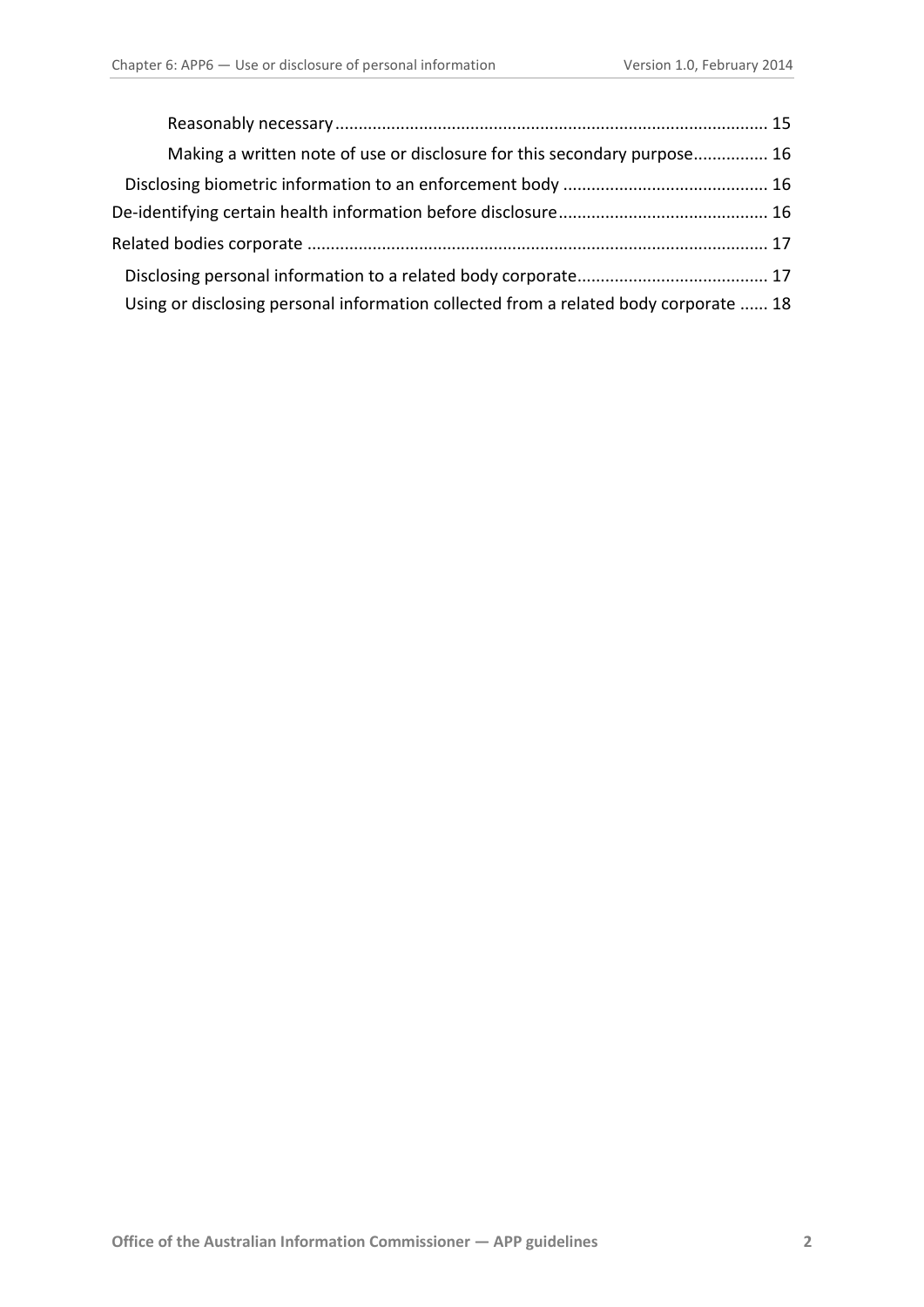# <span id="page-2-0"></span>**Key points**

- APP 6 outlines when an APP entity may use or disclose personal information.
- An APP entity can only use or disclose personal information for a purpose for which it was collected (known as the 'primary purpose'), or for a secondary purpose if an exception applies.
- The exceptions include where:
	- o the individual has consented to a secondary use or disclosure
	- o the individual would reasonably expect the APP entity to use or disclose their personal information for the secondary purpose, and that purpose is related to the primary purpose of collection, or, in the case of sensitive information, directly related to the primary purpose
	- o the secondary use or disclosure is required or authorised by or under an Australian law or a court/tribunal order
	- o a permitted general situation exists in relation to the secondary use or disclosure
	- o the APP entity is an organisation and a permitted health situation exists in relation to the secondary use or disclosure
	- o the APP entity reasonably believes that the secondary use or disclosure is reasonably necessary for one or more enforcement related activities conducted by, or on behalf of, an enforcement body, or
	- o the APP entity is an agency (other than an enforcement body) and discloses biometric information or biometric templates to an enforcement body, and the disclosure is conducted in accordance with guidelines made by the Information Commissioner for the purposes of APP 6.3.

# <span id="page-2-1"></span>**What does APP 6 say?**

6.1 APP 6 outlines when an APP entity may use or disclose personal information. The intent is that an entity will generally use and disclose an individual's personal information only in ways the individual would expect or where one of the exceptions applies.

<span id="page-2-2"></span>6.2 An APP entity that holds personal information about an individual can only use or disclose the information for a particular purpose for which it was collected (known as the 'primary purpose' of collection), unless an exception applies. Where an exception applies the entity may use or disclose personal information for another purpose (known as the 'secondary purpose'). Exceptions include:

- the individual consented to a secondary use or disclosure (APP 6.1(a))
- the individual would reasonably expect the secondary use or disclosure, and that is related to the primary purpose of collection or, in the case of sensitive information, directly related to the primary purpose (APP 6.2(a))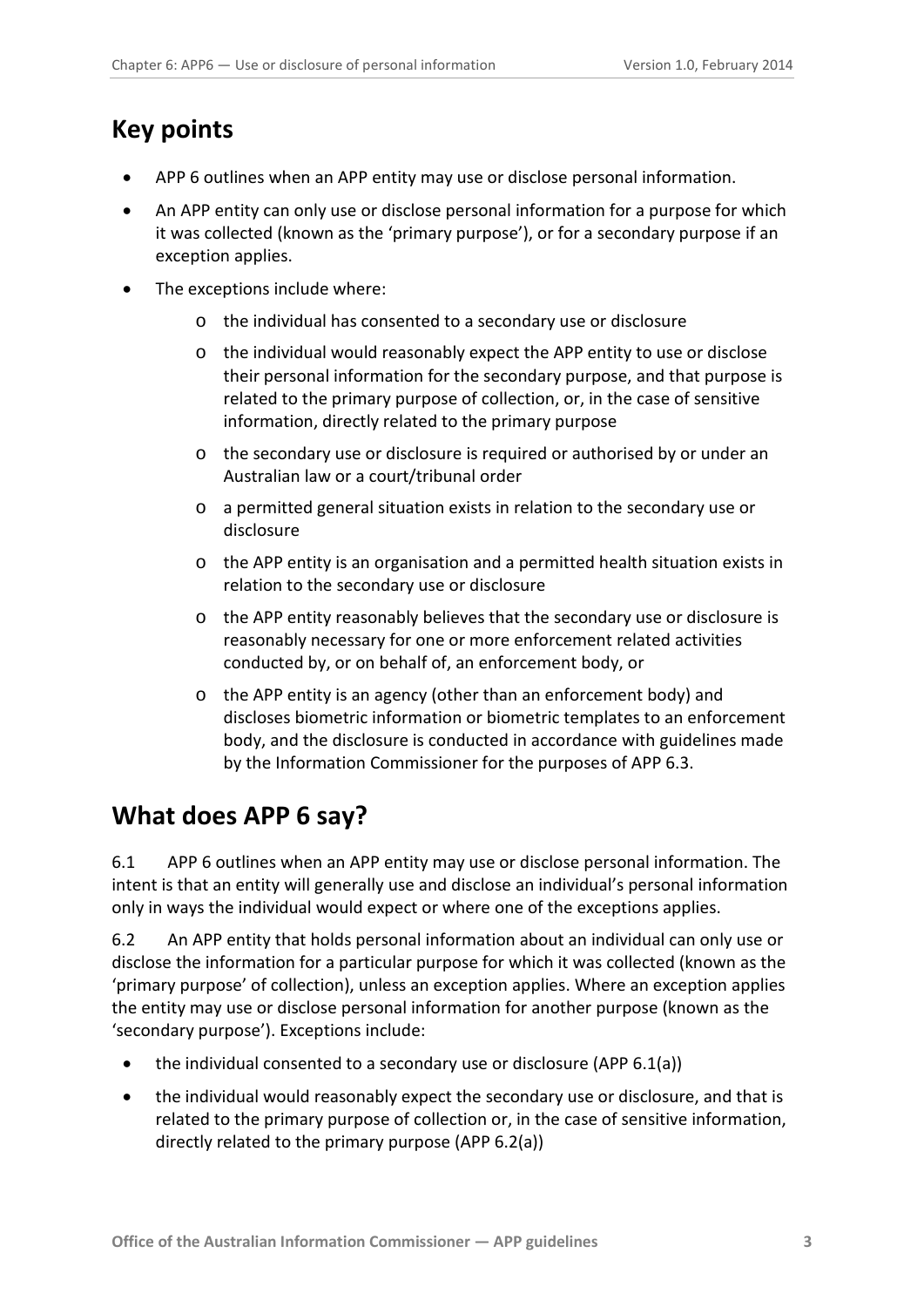- the secondary use or disclosure of the personal information is required or authorised by or under an Australian law or a court/tribunal order (APP 6.2(b))
- a permitted general situation exists in relation to the secondary use or disclosure of the personal information by the APP entity (APP 6.2(c))
- the APP entity is an organisation and a permitted health situation exists in relation to the secondary use or disclosure of the personal information by the organisation (APP 6.2(d))
- the APP entity reasonably believes that the secondary use or disclosure is reasonably necessary for one or more enforcement related activities conducted by, or on behalf of, an enforcement body (APP 6.2(e))
- the APP entity is an agency (other than an enforcement body) and discloses personal information that is biometric information or biometric templates to an enforcement body, and the disclosure is conducted in accordance with guidelines made by the Information Commissioner for the purposes of APP 6.3 (APP 6.3).

6.3 An APP entity may disclose personal information, other than sensitive information, to a related body corporate (s 13B(1)(b)).

- 6.4 APP 6 does not apply to the use or disclosure by an organisation of:
	- personal information for the purpose of direct marketing (this is covered by APP 7), or
	- government related identifiers (this is covered by APP 9) (APP 6.7).

# <span id="page-3-0"></span>**'Holds', 'use', 'disclose' and 'purpose'**

6.5 Each of the terms 'holds', 'use', 'disclose' and 'purpose' which are used in APP 6 and other APPs, are discussed in more detail in Chapter B (Key concepts). The following is a brief analysis of the meaning of these terms in the context of APP 6.

## <span id="page-3-1"></span>**'Holds'**

6.6 APP 6 only applies to personal information that an APP entity 'holds'. An APP entity 'holds' personal information 'if the entity has possession or control of a record that contains the personal information' (s 6(1)).

6.7 The term 'holds' extends beyond physical possession of a record to include a record that an entity has the right or power to deal with. For example, an APP entity that outsources the storage of personal information to a third party, but retains the right to deal with that information, including to access and amend it, holds that personal information. The term 'holds' is discussed further in Chapter B (Key concepts).

#### <span id="page-3-2"></span>**'Use'**

<span id="page-3-3"></span>6.8 The term 'use' is not defined in the Privacy Act. An APP entity 'uses' information where it handles or undertakes an activity with the information, within the entity's effective control. For further discussion of use, see Chapter B (Key concepts). Examples include: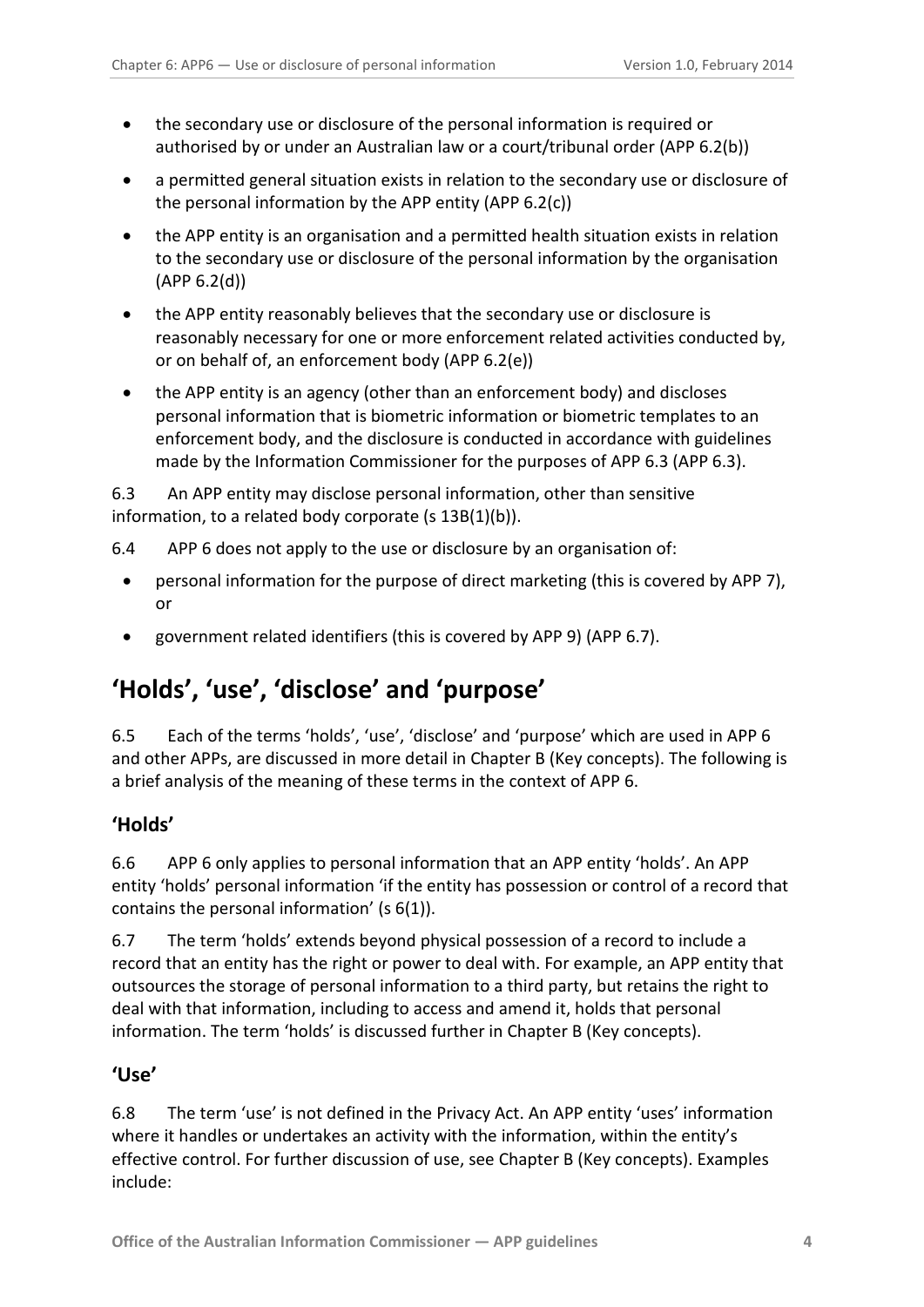- the entity accessing and reading the personal information
- the entity searching records for the personal information
- the entity making a decision based on the personal information
- the entity passing the personal information from one part of the entity to another
- $\bullet$  unauthorised access by an employee of the entity.<sup>[1](#page-17-1)</sup>

#### <span id="page-4-0"></span>**'Disclose'**

1

6.9 The term 'disclose' is not defined in the Privacy Act. An APP entity 'discloses' personal information where it makes it accessible to others outside the entity and releases the subsequent handling of the information from its effective control. This focuses on the act done by the disclosing party. The state of mind or intentions of the recipient does not affect the act of disclosure. Further, there will be a disclosure in these circumstances even where the information is already known to the recipient. For further discussion of disclosure, see Chapter B (Key concepts).

6.10 The release may be a proactive release or publication, a release in response to a specific request, an accidental release or an unauthorised release by an employee.<sup>[2](#page-4-1)</sup> Examples include where an APP entity:

- shares the personal information with another entity or individual
- discloses personal information to themselves, but in their capacity as a different entity
- publishes the personal information on the internet, whether intentionally or not,<sup>[3](#page-4-2)</sup> and it is accessible by another entity or individual
- accidentally provides personal information to an unintended recipient<sup>[4](#page-4-3)</sup>
- reveals the personal information in the course of a conversation with a person outside the entity
- displays a computer screen so that the personal information can be read by another entity or individual, for example, at a reception counter or in an office.
- 6.11 'Disclosure' is a separate concept from:
	- 'unauthorised access' which is addressed in APP 11. An APP entity is not taken to have disclosed personal information where a third party intentionally exploits the entity's security measures and gains unauthorised access to the information.<sup>[5](#page-4-4)</sup>

 $1$  An APP entity is taken to have 'used' personal information where an employee gains unauthorised access

<span id="page-4-1"></span><sup>&#</sup>x27;in the performance of the duties of the person's employment' (see s 8(1)).<br><sup>2</sup> An APP entity is taken to have 'disclosed' personal information where an employee carries out an unauthorised disclosure 'in the performance of the duties of the person's employment' (s 8(1)).

<span id="page-4-2"></span><sup>3</sup> See OAIC, *Own Motion Investigation Report — Medvet SciencePty Ltd*, July 2012, OAIC website <www.oaic.gov.au>; *Own Motion Investigation Report — Telstra Corporation Limited*, June 2012, OAIC website <www.oaic.gov.au>.<br><sup>4</sup> The APP entity may also breach APP 11 if it did not take reasonable steps to protect the information from

<span id="page-4-3"></span>

<span id="page-4-4"></span>this unauthorised disclosure (see APP 11, Chapter 11).<br><sup>5</sup> The actions of an employee will be attributed to the APP entity where it was carried out 'in the performance of the duties of the person's employment' (s 8(1)).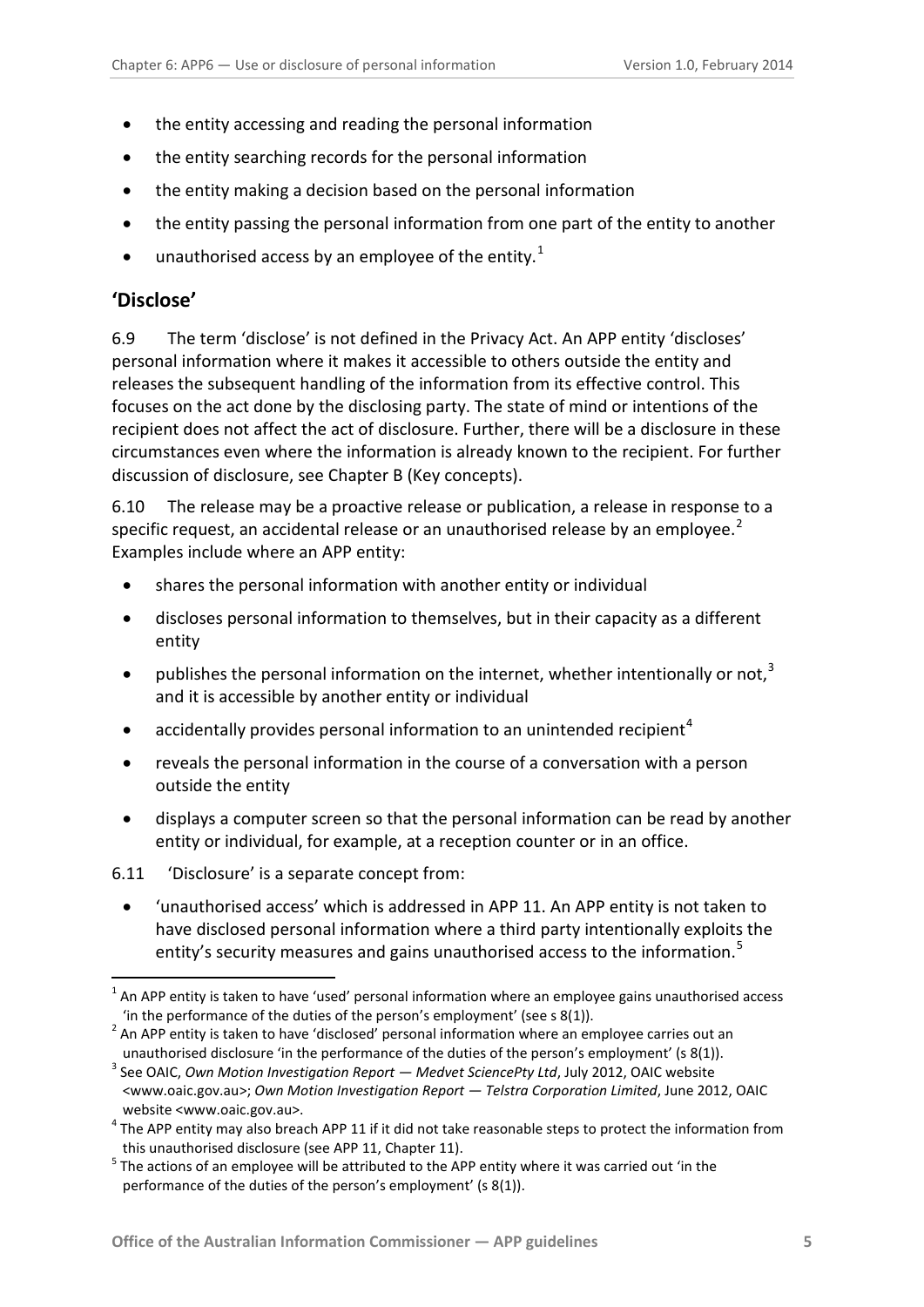Examples include unauthorised access following a cyber-attack $6$  or a theft, including where the third party then makes that personal information available to others outside the entity. However, where a third party gains unauthorised access, the APP entity may breach APP 11 if it did not take reasonable steps to protect the information from unauthorised access (see Chapter 11 (APP 11))

• 'use', which is discussed in paragraph [6.8](#page-3-3) above. APP 6 generally imposes the same obligations on an APP entity for uses and disclosures of personal information. Therefore, this distinction is not relevant in interpreting this principle (except in relation to APP 6.3). However, the distinction is relevant to APP 8, which applies to the disclosure of personal information to an overseas recipient (see Chapter 8 (APP 8)).

## <span id="page-5-0"></span>**'Purpose' of collection**

1

6.12 The purpose for which an APP entity collects personal information is known as the 'primary purpose' of collection. This is the specific function or activity for which the entity collects the personal information. 'Purpose', including how to identify and describe the primary purpose, is discussed in more detail in Chapter B (Key concepts).

6.13 The notification requirements in APP 5 complement the limitations on use and disclosure under APP 6. APP 5 requires an APP entity that collects personal information about an individual to take reasonable steps either to notify the individual of certain matters or to ensure the individual is aware of those matters. This includes the primary purpose of collection and could also include other purposes for which the entity collects the information (known as secondary purposes) (see APP 5.2(d)). The notification requirements are discussed in Chapter 5 (APP 5).

# <span id="page-5-1"></span>**Using or disclosing personal information for a secondary purpose**

6.14 A 'secondary purpose' is any purpose other than the primary purpose for which the APP entity collected the personal information.

6.15 The grounds on which an APP entity may use or disclose personal information for a secondary purpose are outlined below. It is nevertheless open to an entity not to rely on any such ground and to decide not to use or disclose personal information, unless the use or disclosure is required by law (see paragraphs [6.29](#page-8-1)[–6.31](#page-8-2) below).

#### <span id="page-5-2"></span>**Using or disclosing personal information with the individual's consent**

6.16 APP 6.1(a) permits an APP entity to use or disclose personal information for a secondary purpose where the individual has consented to the use or disclosure.

6.17 Consent is defined in s 6(1) as 'express consent or implied consent' and is discussed in Chapter B (Key concepts). The four key elements of consent are:

<span id="page-5-3"></span><sup>6</sup> See OAIC, *Own Motion Investigation Report — Sony Playstation Network/ Qriocity*, September 2011, OAIC website <www.oaic.gov.au>.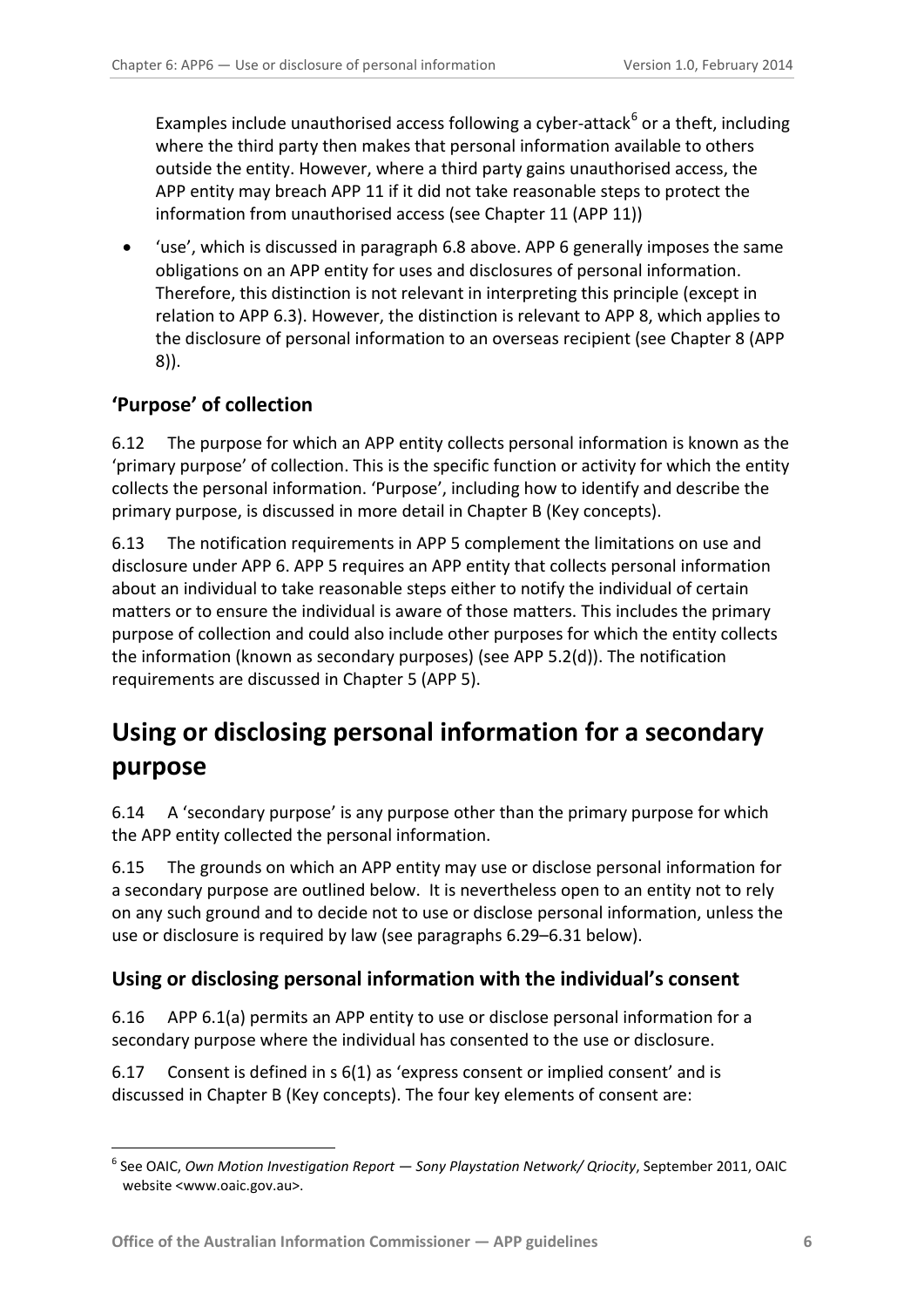- the individual is adequately informed before giving consent
- the individual gives consent voluntarily
- the consent is current and specific, and
- the individual has the capacity to understand and communicate their consent.

## <span id="page-6-0"></span>**Using or disclosing personal information where reasonably expected by the individual and related to the primary purpose of collection**

6.18 APP 6.2(a) permits an APP entity to use or disclose personal information for a secondary purpose if the individual would reasonably expect the entity to use or disclose the information for that secondary purpose, and:

- if the information is sensitive information, the secondary purpose is directly related to the primary purpose of collection, or
- if the information is not sensitive information, the secondary purpose is related to the primary purpose of collection.

6.19 This exception creates a two-limb test which focuses both on the reasonable expectations of the individual, and the relationship between the primary and secondary purposes.

#### <span id="page-6-1"></span>*Reasonably expect*

<u>.</u>

6.20 The 'reasonably expects' test is an objective one that has regard to what a reasonable person, who is properly informed, would expect in the circumstances. This is a question of fact in each individual case. It is the responsibility of the APP entity to be able to justify its conduct.

6.21 An APP entity should consider whether an individual would reasonably expect it to use or disclose for a secondary purpose only some of the personal information it holds about the individual, rather than all of the personal information it holds. The entity should only use or disclose the minimum amount of personal information sufficient for the secondary purpose. For example, an individual may not reasonably expect an entity that is investigating their complaint against a contractor to disclose the individual's residential address and home contact details to the contractor as part of its investigation. The individual would reasonably expect the entity to give the contractor only the minimum amount of personal information necessary to enable them to respond to the complaint.[7](#page-5-3)

<span id="page-6-2"></span>6.22 Examples of where an individual may reasonably expect their personal information to be used or disclosed for a secondary purpose include where:

• the individual makes adverse comments in the media about the way an APP entity has treated them. In these circumstances, it may be reasonable to expect that the

<sup>7</sup> For another example of where an individual would not reasonably expect disclosure, see *W v Telecommunications Company* [2007] PrivCmrA 25, Australasian Legal Information Institute website [<www.austlii.edu.au>](http://www.austlii.edu.au/).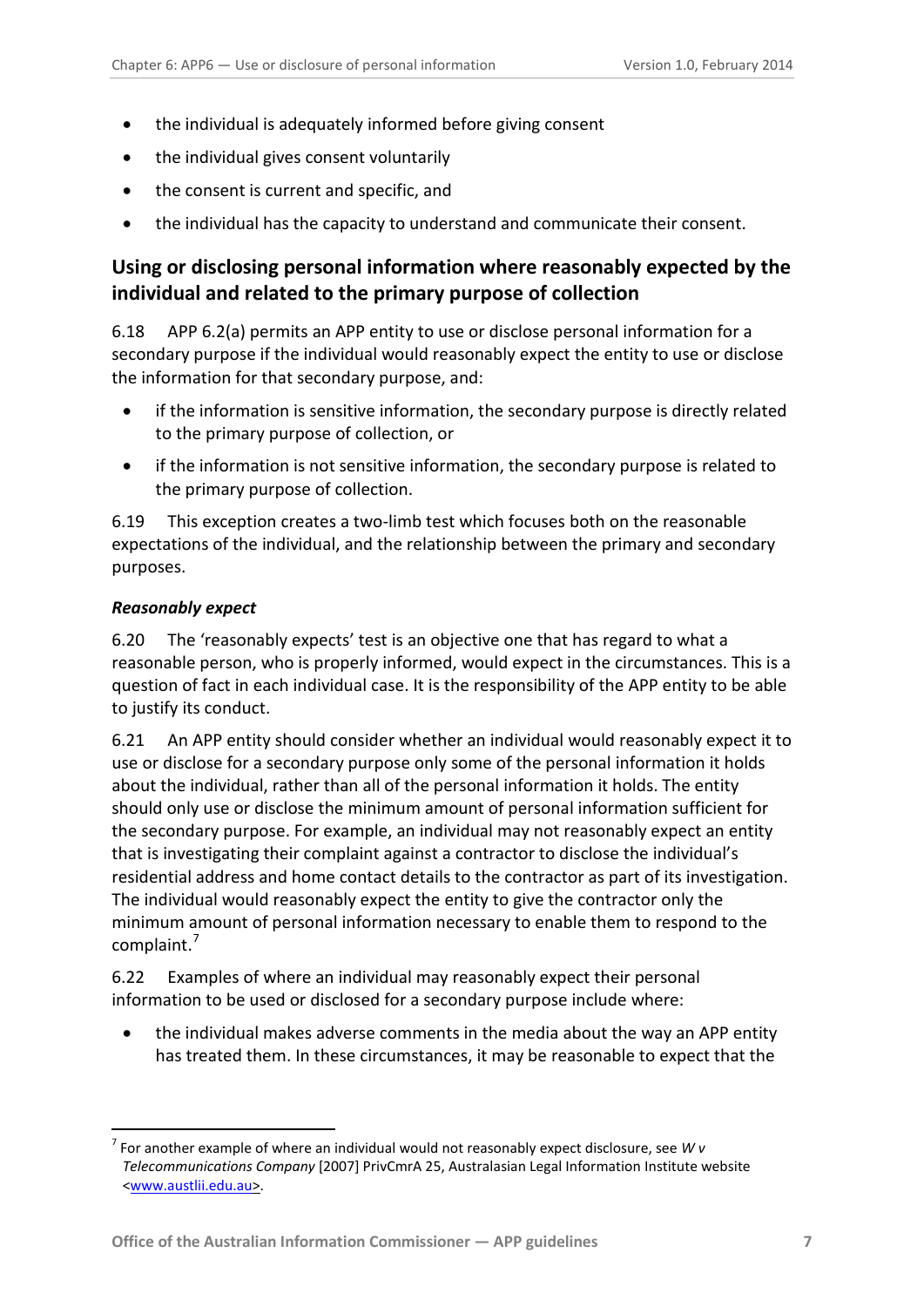entity may respond publicly to these comments in a way that reveals personal information specifically relevant to the issues that the individual has raised<sup>[8](#page-6-2)</sup>

- an agency discloses to another agency a query, view or representation that an individual has made to the first-mentioned agency $^9$  $^9$
- the entity has notified the individual of the particular secondary purpose under APP 5.1 (see Chapter 5 (APP 5))
- the secondary purpose is a normal internal business practice, such as as auditing, business planning, billing or de-identifying the personal information.

#### <span id="page-7-0"></span>*Relationship between the primary and secondary purpose*

6.23 This exception is limited to using or disclosing personal information for a secondary purpose that is 'related', or for sensitive information 'directly related', to the primary purpose of collection.

#### *Related secondary purpose*

1

6.24 A related secondary purpose is one which is connected to or associated with the primary purpose. There must be more than a tenuous link.<sup>[10](#page-7-2)</sup>

6.25 Examples of where a secondary purpose is related to the primary purpose of collection include:

- an organisation collects personal information about an individual for the primary purpose of collecting a debt. A law firm, acting on behalf of that organisation in relation to the debt collection, contacts the individual's neighbour and seeks information from the neighbour about the individual's whereabouts (but does not disclose any specific information about the debt). This disclosure to the neighbour, for the secondary purpose of locating the individual, is related to the primary purpose of debt collection and would be within the individual's reasonable  $expectations<sup>11</sup>$  $expectations<sup>11</sup>$  $expectations<sup>11</sup>$
- an agency collects personal information to include in an employee's personnel file for the primary purpose of administering that individual's employment.<sup>[12](#page-7-4)</sup> It then uses this personal information as part of an investigation into complaints by the individual about working conditions. In these circumstances, the use for the secondary purpose of investigating a complaint in the workplace is related to the

<sup>8</sup> See *L v Commonwealth Agency* [2010] PrivCmrA 14 (24 December 2010), Australasian Legal Information

<span id="page-7-1"></span><sup>&</sup>lt;sup>9</sup> Explanatory Memorandum, Privacy Amendment (Enhancing Privacy Protection) Bill 2012, p 78.

<span id="page-7-2"></span> $10$  For examples of where disclosure of personal information for a secondary purpose is not related to the primary purpose of collection, see *B v Hotel* [2008] PrivCmrA 2, Australasian Legal Information Institute website [<www.austlii.edu.au>](http://www.austlii.edu.au/); *E v Insurance Company* [2011] PrivCmrA 5, Australasian Legal Information Institute website [<www.austlii.edu.au>](http://www.austlii.edu.au/). <sup>11</sup> This example is adapted from *M and Law Firm* [2011] AICmrCN 7 (available at Australasian Legal

<span id="page-7-5"></span><span id="page-7-3"></span>Information Institute website [<www.austlii.edu.au>](http://www.austlii.edu.au/)), where the Commissioner also referred the complaint to the Australian Competition and Consumer Commission to consider whether the debt collection

<span id="page-7-4"></span>practices were consistent with its debt collection guidelines.<br><sup>12</sup> The exemption relating to employee records in s 7B(3) only applies to organisations.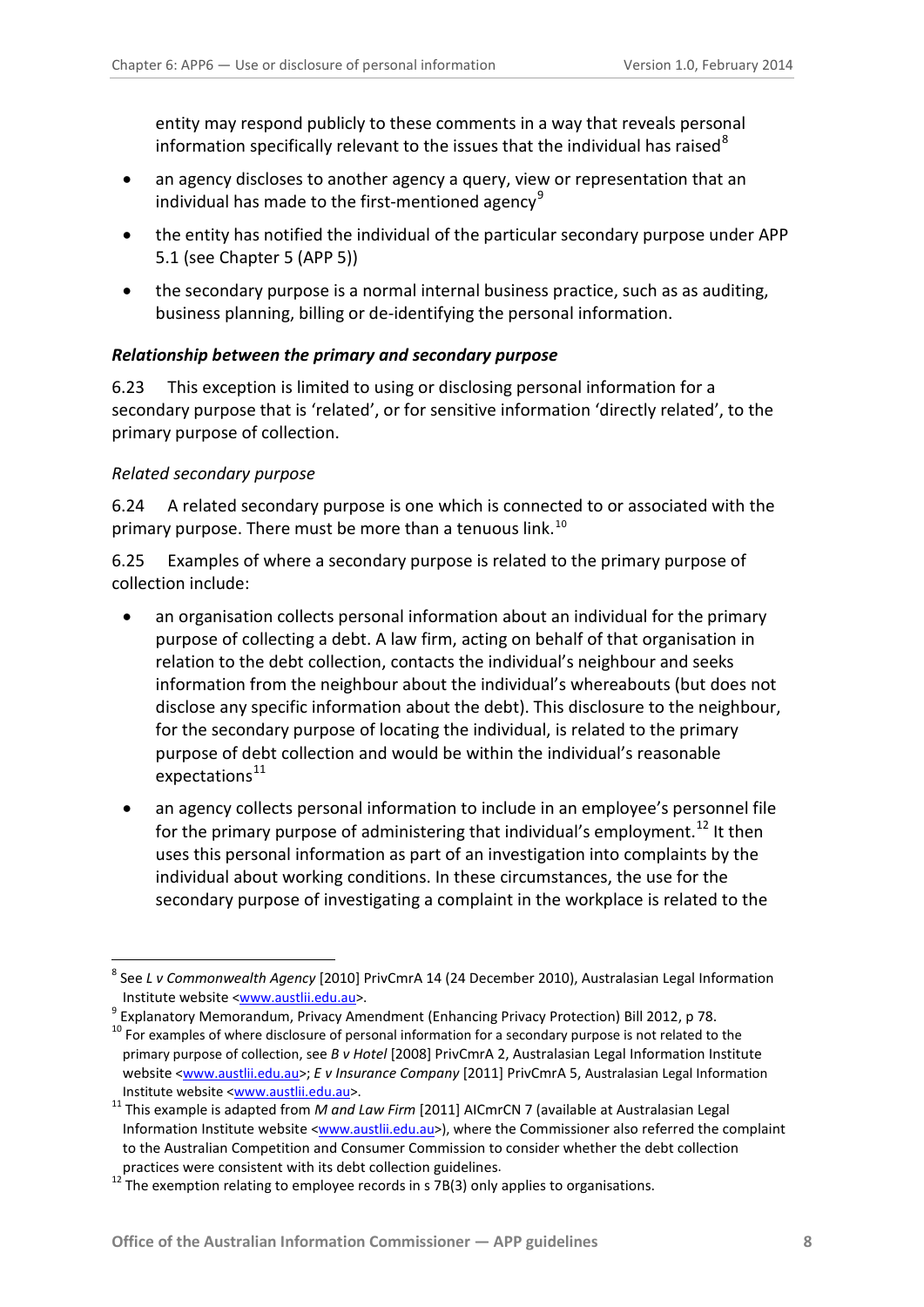primary purpose of collection, and would be within the individual's reasonable expectations $^{13}$  $^{13}$  $^{13}$ 

• an APP entity uses personal information for the purpose of de-identifying the information.

#### *Directly related secondary purpose*

6.26 For the use or disclosure of sensitive information, the secondary purpose must be 'directly related' to the primary purpose of collection. A directly related secondary purpose is one which is closely associated with the primary purpose, even if it is not strictly necessary to achieve that primary purpose. This requirement for a direct relationship recognises that the use and disclosure of sensitive information can have serious ramifications for the individual or their associates, including humiliation, embarrassment or loss of dignity.

6.27 An example of where a secondary purpose is directly related to the primary purpose of collection is:

• a health service provider collects health information about an individual for the purpose of providing treatment, and then decides, for ethical and therapeutic reasons, that they cannot treat the individual. The health service provider then advises another provider at the medical clinic of the individual's need for treatment and of the provider's inability to provide that treatment. This disclosure to the other provider is directly related to the purpose for which the information was collected, and would be within the individual's reasonable expectations.<sup>[14](#page-8-3)</sup>

6.28 The use of sensitive information for the purpose of de-identifying the information will also be directly related to the primary purpose of collection.

#### <span id="page-8-0"></span>**Using or disclosing personal information as required or authorised by law**

<span id="page-8-1"></span>6.29 An APP entity may use or disclose personal information for a secondary purpose if the use or disclosure is required or authorised by or under an Australian law or a court/tribunal order (APP 6.2(b)).

6.30 The meaning of 'required or authorised by or under an Australian law or a court/tribunal order' is discussed in Chapter B (Key concepts).

<span id="page-8-2"></span>6.31 Examples of where an APP entity may be required or authorised by law to use or disclose personal information include where:

- a warrant, order or notice issued by a court requires the entity to provide information, or produce records or documents that are held by the entity
- the entity is subject to a statutory requirement to report certain matters to an agency or enforcement body, for example, specific financial transactions, notifiable diseases and suspected cases of child abuse

1

<sup>13</sup> *N v Commonwealth Agency* [2009] PrivCmrA 17, Australasian Legal Information Institute website

<span id="page-8-4"></span><span id="page-8-3"></span>[<sup>&</sup>lt;www.austlii.edu.au>](http://www.austlii.edu.au/). <sup>14</sup> *F v Medical Specialist* [2009] PrivCmrA 8, Australasian Legal Information Institute website [<www.austlii.edu.au>](http://www.austlii.edu.au/).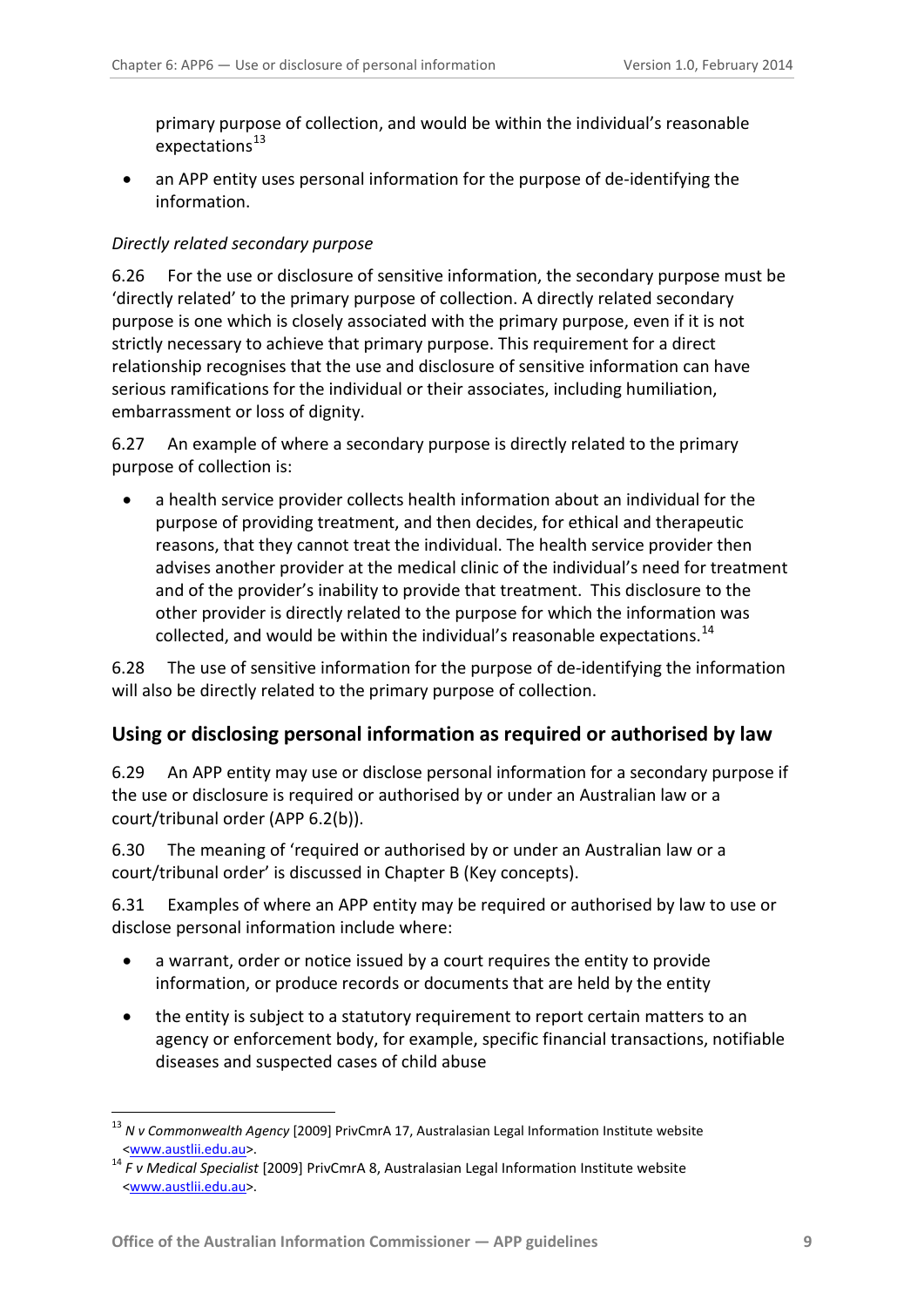- a law applying to the entity clearly and specifically authorises it to use or disclose the personal information, for example:
	- $\circ$  to give a record to the Private Health Insurance Ombudsman, <sup>[15](#page-8-4)</sup> or to disclose matters to a trustee conducting a bankruptcy investigation<sup>[16](#page-9-1)</sup>
	- o a specified use or disclosure of personal information by an Agency Head, the Merit Protection Commissioner or the Australian Public Service Commissioner<sup>[17](#page-9-2)</sup>
	- o a specified use or disclosure of personal information under the Privacy Act, for example, to de-identify personal information as required by APP 11.

## <span id="page-9-0"></span>**Using or disclosing personal information where a permitted general situation exists**

6.32 An APP entity may use or disclose personal information for a secondary purpose if a 'permitted general situation' exists in relation to the use or disclosure of the information by the entity (APP 6.2(c)).

6.33 Section 16A lists seven permitted general situations (two of which only apply to agencies). The seven situations are set out below, and are discussed in Chapter C (Permitted general situations), including the meaning of relevant terms.

#### *Lessening or preventing a serious threat to life, health or safety*

6.34 An APP entity may use or disclose personal information for a secondary purpose where:

- it is unreasonable or impracticable to obtain the individual's consent to the use or disclosure, and
- the entity reasonably believes the use or disclosure is necessary to lessen or prevent a serious threat to the life, health or safety of any individual, or to public health or safety (s 16A(1), Item 1).
- 6.35 Examples of where this permitted general situation might apply include:
	- where an individual is seriously injured while interstate and, due to their injuries, cannot give informed consent, the individual's usual health service provider may be able to disclose personal information about the individual to another health service provider who is treating the individual's serious injuries on the basis that it is impracticable to obtain the individual's consent
	- where an APP entity that provides child protection services has evidence that a child is at risk of physical or sexual abuse by their parent, the entity may be able to disclose the personal information of the parent to another child protection service on the basis that it would be unreasonable to obtain the parent's consent.

<span id="page-9-2"></span><span id="page-9-1"></span>

<span id="page-9-3"></span><sup>&</sup>lt;sup>15</sup> Private Health Insurance Act 2007, s 250.10.<br><sup>16</sup> Bankruptcy Act 1966, s 77A.<br><sup>17</sup> Public Service Act 1999, s 72E and Public Service Regulations 1999, regulation 9.2.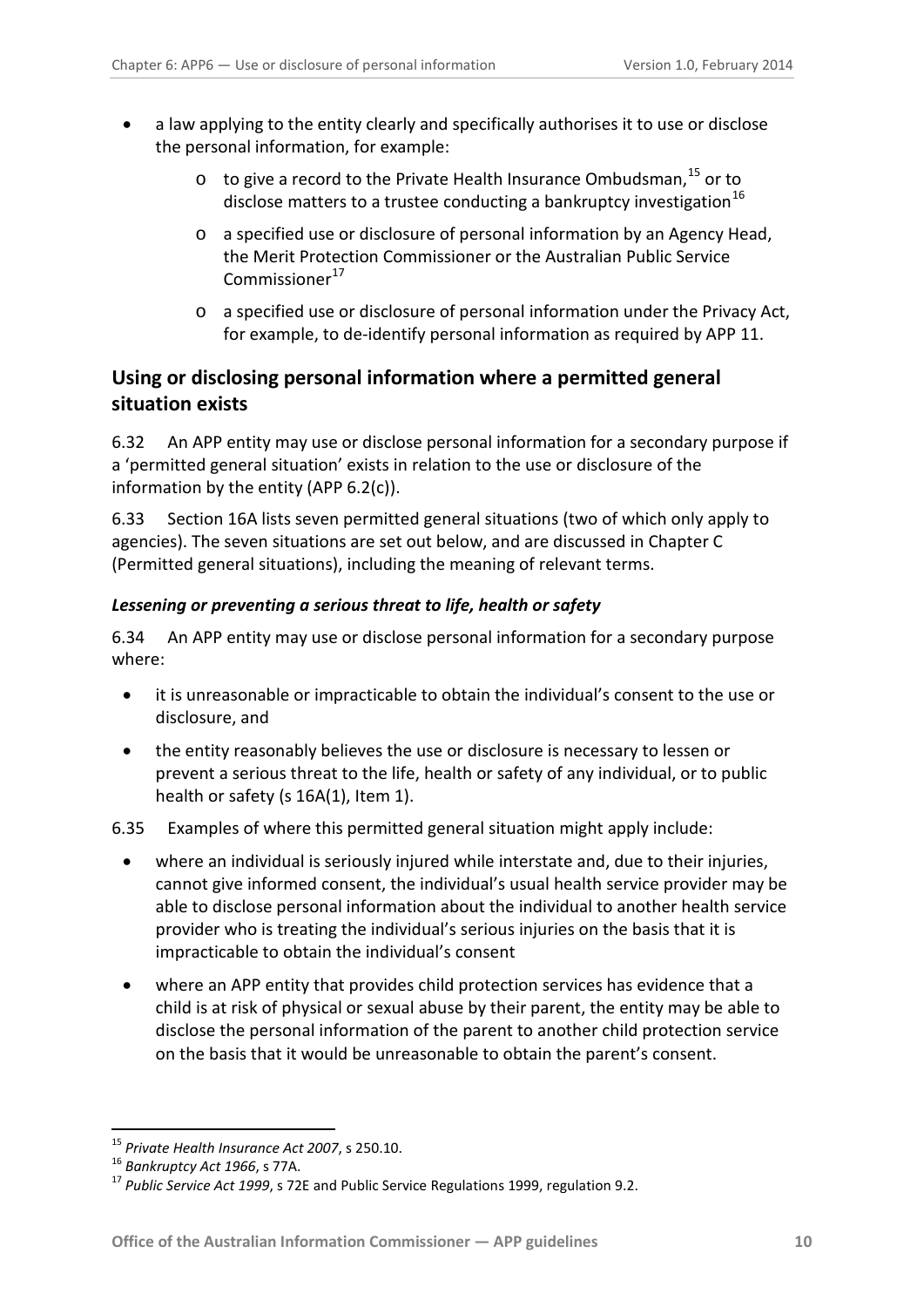#### <span id="page-10-0"></span>*Taking appropriate action in relation to suspected unlawful activity or serious misconduct*

6.36 An APP entity may use or disclose personal information for a secondary purpose where the entity:

- has reason to suspect that unlawful activity, or misconduct of a serious nature, that relates to the entity's functions or activities has been, is being or may be engaged in, and
- reasonably believes that the collection use or disclosure is necessary in order for the entity to take appropriate action in relation to the matter (s  $16A(1)$ , Item 2).

6.37 Examples of where this permitted general situation might apply are the use of personal information by:

- an APP entity that is investigating fraudulent conduct by a professional adviser or a client in relation to the entity's functions or activities
- an agency that is investigating a suspected serious breach by a staff member of the Australian Public Service Code of Conduct.

#### <span id="page-10-1"></span>*Locating a person reported as missing*

6.38 An APP entity may use or disclose personal information for a secondary purpose where the entity:

- reasonably believes that the use or disclosure is reasonably necessary to assist any APP entity, body or person to locate a person who has been reported as missing, and
- the use or disclosure complies with rules made by the Commissioner under s 16A(2) (s 16A(1), Item 3).

#### *Reasonably necessary for establishing, exercising or defending a legal or equitable claim*

6.39 An APP entity may use or disclose personal information for a secondary purpose where the use or disclosure is reasonably necessary for the establishment, exercise or defence of a legal or equitable claim (s 16A(1) Item 4).

6.40 An example of where this permitted general situation might apply is where an individual has made a claim under their life insurance policy and the insurer is preparing to dispute the claim. The insurer may use or disclose personal information about the individual to establish its defence of the claim.

#### <span id="page-10-2"></span>*Reasonably necessary for a confidential alternative dispute resolution processes*

6.41 An APP entity may use or disclose personal information for a secondary purpose where the use or disclosure is reasonably necessary for the purposes of a confidential alternative dispute resolution (ADR) process (s 16A(1), Item 5).

6.42 An example of where this permitted general situation might apply is where an APP entity discloses their version of events during a confidential ADR process, where that account includes the disclosure of personal information about an individual who is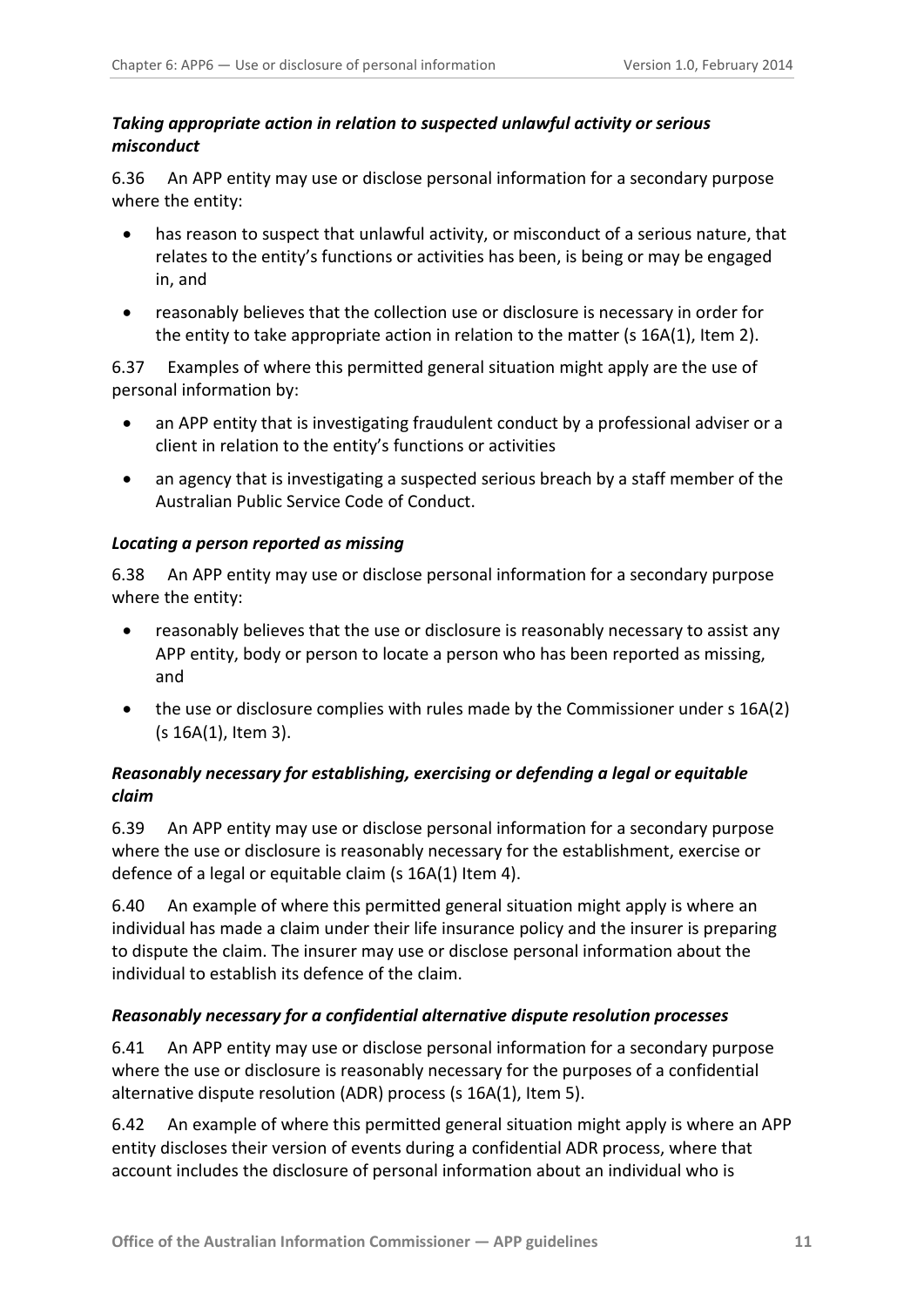directly or indirectly involved in the dispute. This permitted general situation will only apply where the parties to the dispute and the ADR provider are bound by confidentiality obligations.

#### <span id="page-11-0"></span>*Necessary for a diplomatic or consular function or activity*

6.43 An agency may use or disclose personal information for a secondary purpose where the agency reasonably believes that the use or disclosure is necessary for the agency's diplomatic or consular functions or activities (s 16A(1), Item 6). This permitted general situation applies only to agencies, and not to organisations.

6.44 An example of where this permitted general situation might apply is where an agency with diplomatic or consular functions uses or discloses personal information to grant a diplomatic visa to a foreign national accredited as a member of the diplomatic staff of a mission to Australia.

#### <span id="page-11-1"></span>*Necessary for certain Defence Force activities outside Australia*

6.45 The Defence Force (as defined in s 6(1)) may use or disclose personal information for a secondary purpose where it reasonably believes that the use or disclosure is necessary for a warlike operation, peacekeeping, civil aid, humanitarian assistance, a medical emergency, a civil emergency or disaster relief occurring outside Australia and the external Territories (s 16A(1), Item 7).

6.46 An example of where this permitted general situation might apply is where the Defence Force uses and discloses personal information about an enemy or other hostile adversary in order to support military operations.

## <span id="page-11-2"></span>**Using or disclosing personal information where a permitted health situation exists**

6.47 An organisation may use or disclose personal information if a 'permitted health situation' exists in relation to the use or disclosure (APP 6.2(d)). This exception applies only to organisations, and not to agencies.

6.48 Section 16B lists three permitted health situations that relate to the use or disclosure of health information or genetic information by an organisation. The three situations are set out below, and are discussed in Chapter D (Permitted health situations), including the meaning of relevant terms.

#### <span id="page-11-3"></span>*Conducting research; compiling or analysing statistics; management, funding or monitoring of a health service*

6.49 An organisation may use or disclose health information about an individual for a secondary purpose if the use or disclosure is necessary for research, or the compilation or analysis of statistics, relevant to public health or public safety, and:

• it is impracticable to obtain the individual's consent to the use or disclosure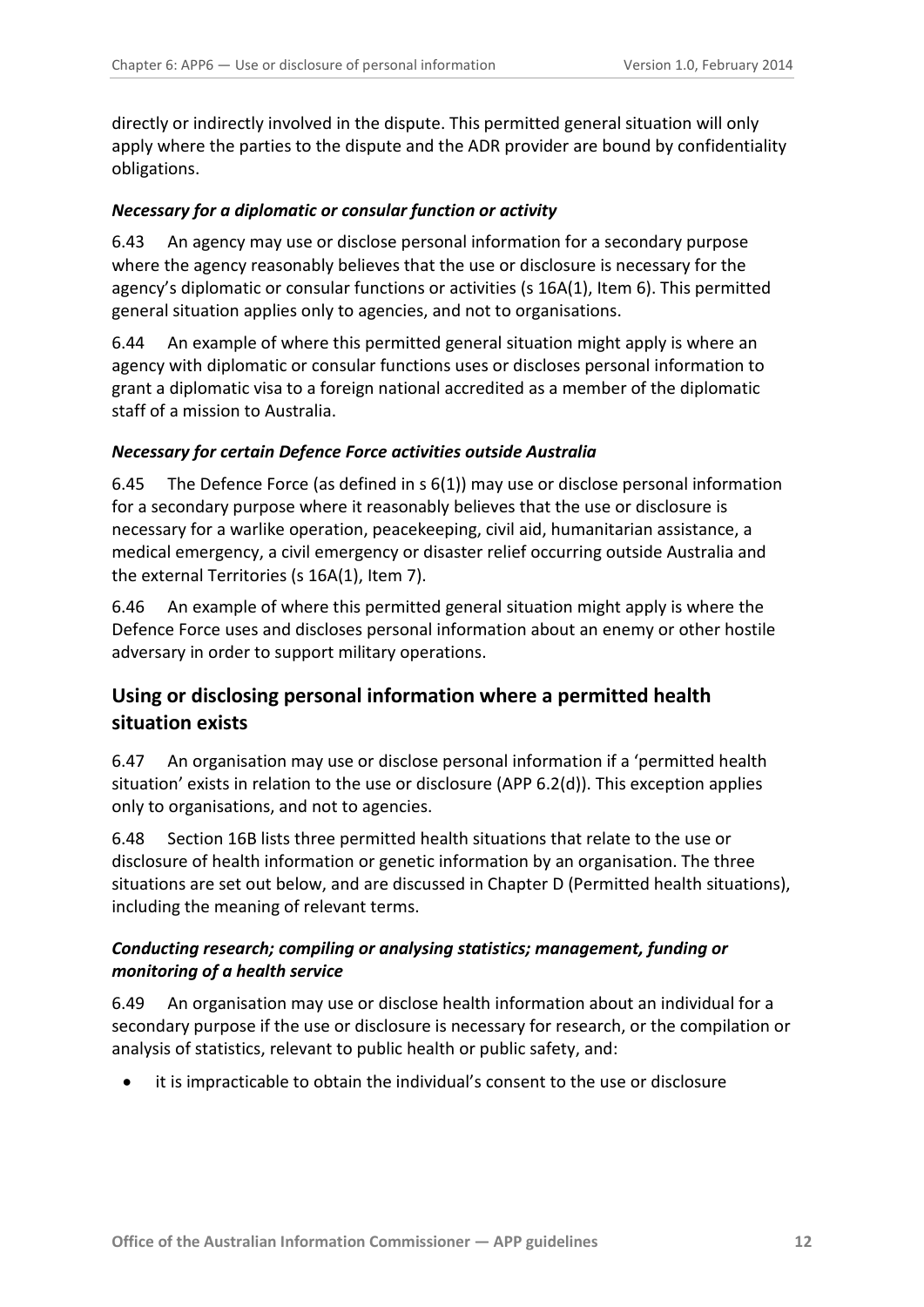- the use or disclosure is conducted in accordance with guidelines approved under s 95A, $^{18}$  $^{18}$  $^{18}$  and
- in the case of disclosure, the organisation reasonably believes that the recipient of the information will not disclose the information, or personal information derived from that information (s 16B(3)).

6.50 An example of where this permitted health situation might apply is where an organisation discloses health information to a researcher who is conducting public health research in circumstances where the age of the information makes it impracticable to obtain consent. The disclosing organisation should have a written agreement with the researcher which requires the researcher not to disclose the health information, or any personal information that is derived from that health information. The disclosure must be carried out in accordance with guidelines approved under s 95A.

#### <span id="page-12-0"></span>*Necessary to prevent a serious threat to the life, health or safety of a genetic relative*

6.51 An organisation may use or disclose genetic information about an individual for a secondary purpose if:

- the organisation has obtained the information in the course of providing a health service to the individual
- the organisation reasonably believes that the use or disclosure is necessary to lessen or prevent a serious threat to the life, health or safety of another individual who is a genetic relative of the individual
- the use or disclosure is conducted in accordance with guidelines approved under s 95AA, $^{19}$  $^{19}$  $^{19}$  and
- in the case of disclosure, the recipient of the information is a genetic relative of the individual (s 16B(4)).
- 6.52 An example of where this permitted health situation might apply is:
	- in the course of providing a health service, an organisation obtains information that a patient has a pathogenic mutation in the Huntington disease gene, and
	- the individual refuses to consent to the organisation disclosing any information to their genetic relatives, even after the individual has participated in discussions and counselling, and received information about the implications of the diagnosis for the individual's genetic relatives
	- despite this refusal, the organisation may disclose the genetic information to genetic relatives under this exception, providing any disclosure is in accordance with the guidelines approved under s95AA.

1

<sup>18</sup> See National Health and Medical Research Council (NHMRC), *Guidelines approved under Section 95A of the Privacy Act 1988,* NHMRC website [<www.nhmrc.gov.au>](http://www.nhmrc.gov.au/guidelines/publications/e43).

<span id="page-12-2"></span><span id="page-12-1"></span><sup>19</sup> See National Health and Medical Research Council (NHMRC), *Use and disclosure of genetic information to a patient's genetic relatives under Section 95AA of the Privacy Act 1988: Guidelines for health practitioners in the private sector,* NHMRC website [<www.nhmrc.gov.au>](http://www.nhmrc.gov.au/guidelines/publications/e43).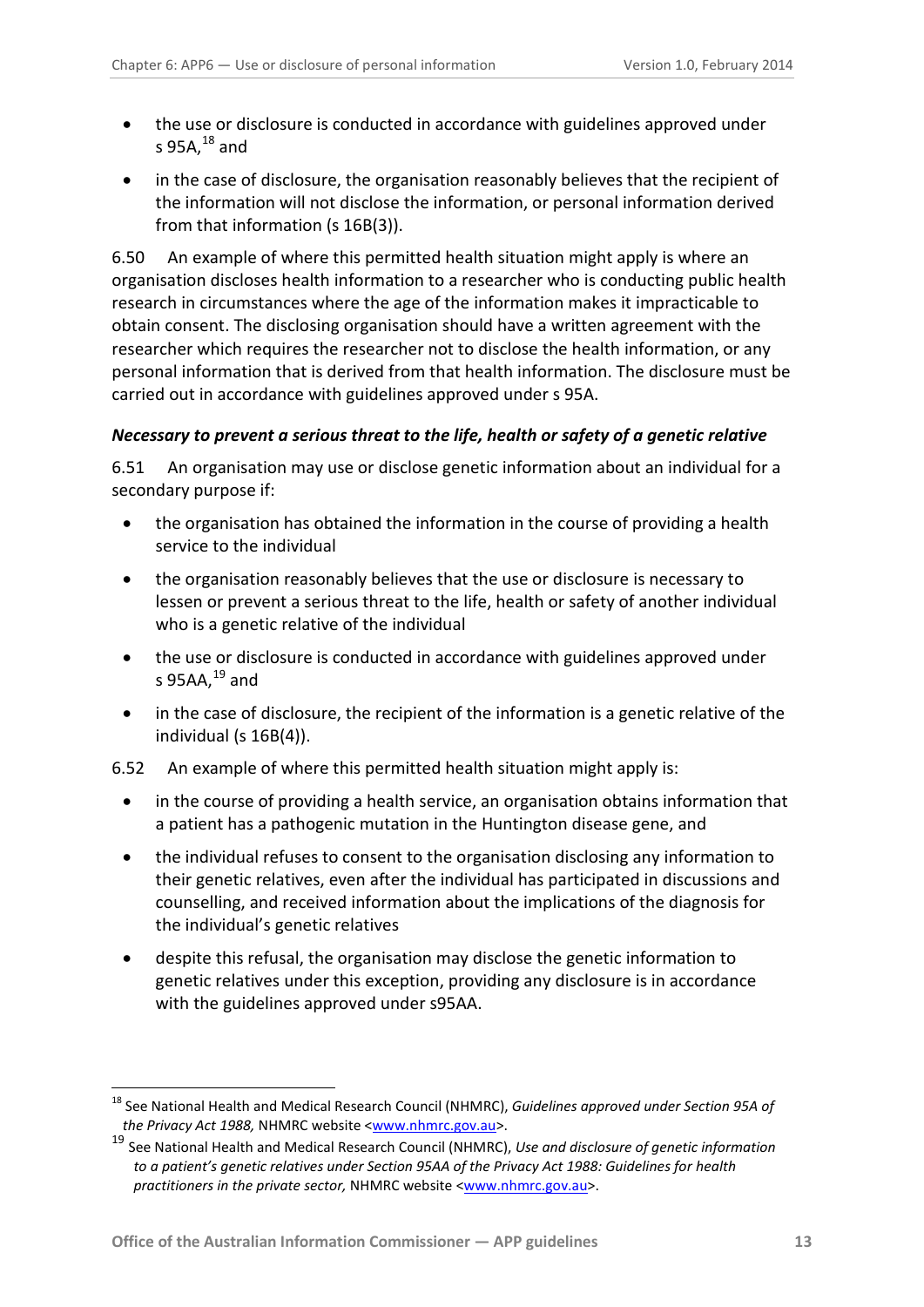#### <span id="page-13-0"></span>*Disclosure to a responsible person for the individual*

6.53 An organisation may disclose health information about an individual for a secondary purpose if:

- the organisation provides a health service to the individual
- the recipient of the information is a 'responsible person' for the individual
- the individual is either physically or legally incapable of giving consent to the disclosure, or physically cannot communicate consent to the disclosure
- the individual providing the health service (the 'carer') is satisfied that either the disclosure is necessary to provide appropriate care or treatment of the individual, or the disclosure is made for compassionate reasons
- the disclosure is not contrary to any wish expressed by the individual before the individual became unable to give or communicate consent of which the carer is aware or of which the carer could reasonably be expected to be aware
- the disclosure is limited to the extent reasonable and necessary for providing appropriate care or fulfilling compassionate reasons (s 16B(5)).

6.54 An example of where this permitted health situation might apply is where an individual who cannot give consent is released from hospital into the care of family members. The health service provider (referred to in this exception as the 'carer') discloses health information to the family members to enable them to monitor the individual's progress and administer medication. In these circumstances, the exception would apply where the carer is satisfied that the disclosure is necessary to provide appropriate care for the individual. The disclosure must be limited to the extent reasonable and necessary to provide appropriate care.

6.55 Another example is where a carer discloses health information to an unconscious patient's family members about the patient's condition. In these circumstances, the exception would apply where the carer is satisfied that the disclosure is necessary for compassionate reasons. The disclosure must be limited to the extent reasonable and necessary for the compassionate reasons.

## <span id="page-13-1"></span>**Using or disclosing personal information for an enforcement related activity**

6.56 An APP entity may use or disclose personal information for a secondary purpose where the entity reasonably believes that the use or disclosure of the personal information is reasonably necessary for one or more enforcement related activities conducted by, or on behalf of, an enforcement body (APP 6.2(e)).

6.57 'Enforcement body' is defined in s 6(1) as a list of specific bodies and is discussed in Chapter B (Key concepts). The list includes Commonwealth, State and Territory bodies that are responsible for policing, criminal investigations, and administering laws to protect the public revenue or to impose penalties or sanctions. Examples of Commonwealth enforcement bodies are the Australian Federal Police, Australian Crime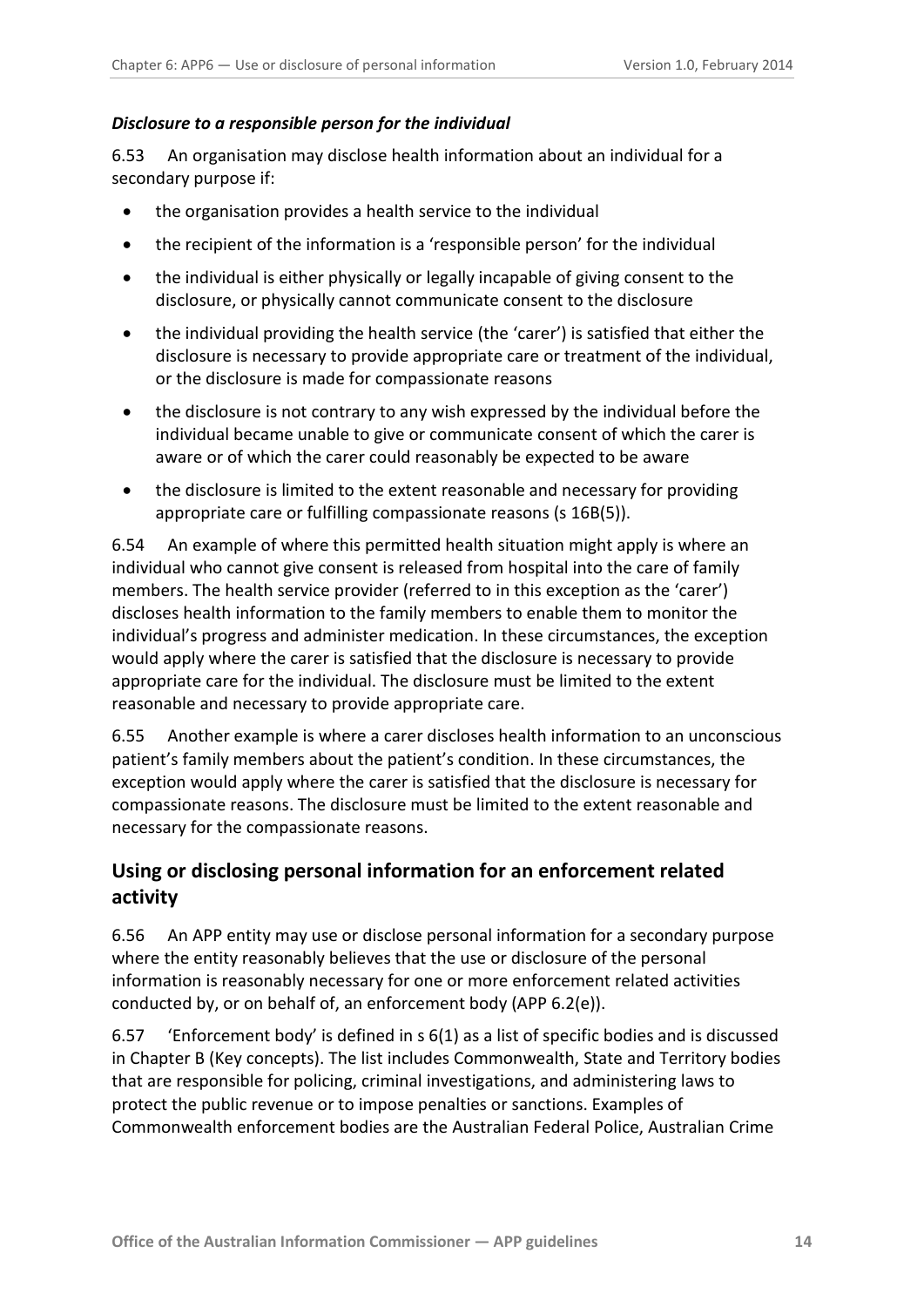Commission, Customs, the Integrity Commissioner,  $^{20}$  $^{20}$  $^{20}$  the Immigration Department,  $^{21}$  $^{21}$  $^{21}$ Australian Prudential Regulation Authority, the Australian Securities and Investments Commission and AUSTRAC.

6.58 'Enforcement related activities' is defined in s 6(1) and is discussed in Chapter B (Key concepts). Enforcement related activities include the prevention, detection, investigation and prosecution or punishment of criminal offences and intelligence gathering activities.

#### <span id="page-14-0"></span>*Reasonable belief*

6.59 The phrase 'reasonable belief' is discussed in Chapter B (Key concepts). In summary, the APP entity must have a reasonable basis for the belief, and not merely a genuine or subjective belief. It is the responsibility of the entity to be able to justify its reasonable belief.

6.60 In some circumstances, the basis for an APP entity's 'reasonable belief' will be clear, for example, if the entity discloses personal information in response to a written request by an enforcement body and the request is dated and signed by an authorised person. In other circumstances, the basis for this belief may be less clear, and the entity will need to reflect more carefully about whether its judgment is reasonable.

#### <span id="page-14-1"></span>*Reasonably necessary*

1

6.61 The 'reasonably necessary' test is an objective test: whether a reasonable person who is properly informed would agree that the use or disclosure is reasonable in the circumstances. Again, it is the responsibility of an APP entity to be able to justify that the particular use or disclosure is reasonably necessary.

6.62 For example, investigators from an enforcement body suspect that a particular building is being used for drug trafficking activities. As part of the enforcement body's intelligence gathering, the investigators request an APP entity to disclose the personal information of individuals associated with the building (although the investigators do not know the extent, if any, of the involvement of the individuals). This disclosure would be 'reasonably necessary' as it forms an important part of the enforcement body's intelligence gathering about the suspected drug trafficking.

6.63 The use or disclosure does not need to relate to an existing enforcement related activity. The use or disclosure may be reasonably necessary for the initiation of an enforcement related activity. This recognises that a law enforcement body may not be in a position to prevent, detect or investigate offences or breaches of the law, unless and until certain information, including personal information, is brought to its attention.

6.64 An APP entity should ensure that it only uses or discloses the minimum amount of personal information reasonably necessary for a particular enforcement related activity. For example, an entity may hold a range of personal information about an individual, such as the person's contact details, their photograph and information about their

<span id="page-14-3"></span><sup>20</sup> 'Integrity Commissioner is defined in s 6(1) as having the same meaning as in the *Law Enforcement Integrity Commissioner Act 2006.*

<span id="page-14-2"></span><sup>&</sup>lt;sup>21</sup> 'Immigration Department' is defined in s  $6(1)$  as the Department administered by the Minister administering the *Migration Act 1958*.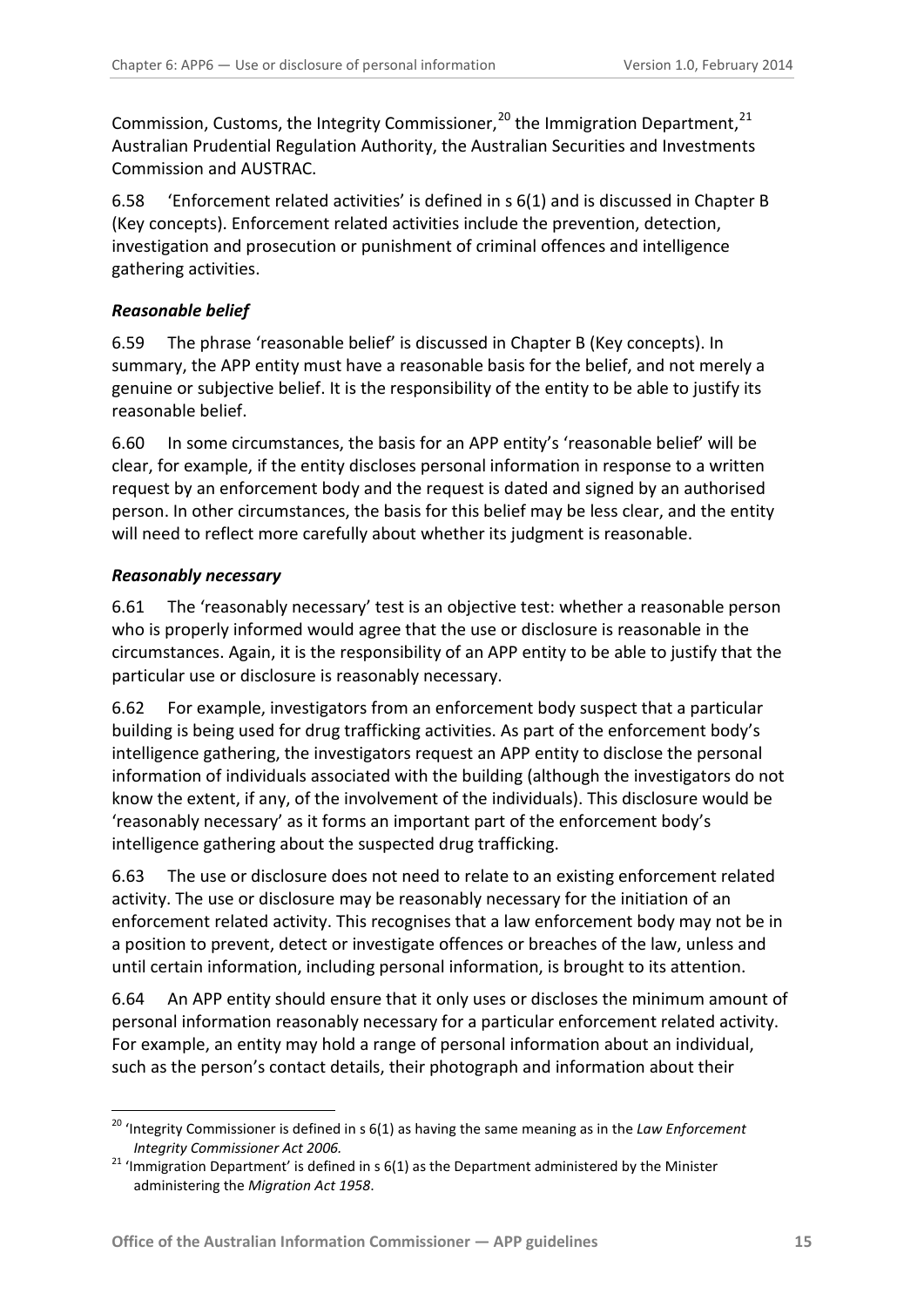political views and religious views. Before disclosing all of this personal information to the enforcement body, the entity should consider whether only some of it is reasonably necessary for the enforcement related activity. If so, it should disclose only that information.

#### <span id="page-15-0"></span>*Making a written note of use or disclosure for this secondary purpose*

6.65 If an APP entity uses or discloses personal information in accordance with the 'enforcement related activities' exception in APP 6.2(e), the entity must make a written note of the use or disclosure (APP 6.5).

6.66 The APP entity could include the following details in that note:

- the date of the use or disclosure
- details of the personal information that was used or disclosed
- the enforcement body conducting the enforcement related activity
- if the entity used the personal information, how the personal information was used by the entity
- if the entity disclosed the personal information, who it disclosed the personal information to (this may be the enforcement body or another entity)
- the basis for the entity's 'reasonable belief'. This will help the entity assure itself that this exception applies, and it may be a useful reference if the entity later needs to justify its reasonable belief.

6.67 This requirement does not apply where a law prohibits the APP entity from making such a record.

#### <span id="page-15-1"></span>**Disclosing biometric information to an enforcement body**

6.68 An agency may disclose biometric information or biometric templates for a secondary purpose if:

- the agency is not an enforcement body, and
- the recipient of the information is an enforcement body, and
- the disclosure is conducted in accordance with guidelines made by the Commissioner for the purposes of APP 6.3 (see APP 6.3, Chapter 6).

6.69 This exception does not apply to organisations.

6.70 'Biometric information' and 'biometric templates' are types of 'sensitive information' (defined in s 6(1)). 'Enforcement body' is defined in s 6(1) and is discussed in more detail in Chapter B (Key concepts).

# <span id="page-15-2"></span>**De-identifying certain health information before disclosure**

6.71 APP 6.4 applies where an organisation collects health information under an exception to APP 3 in s 16B(2). Section 16B(2) outlines the permitted health situation that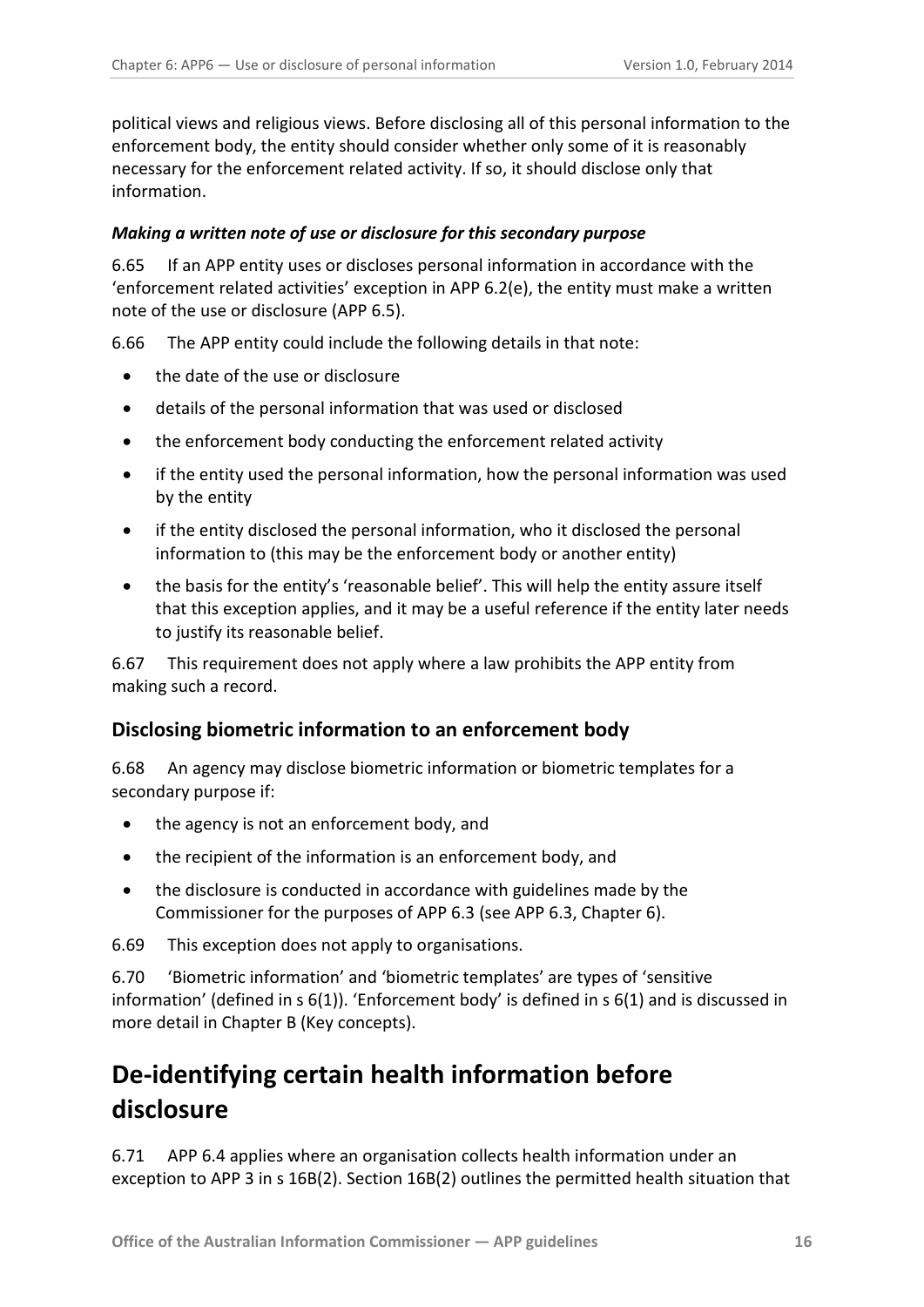allows an organisation to collect health information about an individual if the collection is necessary for research relevant to public health or safety, the compilation or analysis of statistics relevant to public health or public safety, or the management, funding or monitoring of a health service and certain other criteria are satisfied (see Chapter D (Permitted health situations)).

6.72 In these circumstances, APP 6.4 requires the organisation to take reasonable steps to ensure that the information is de-identified, before it discloses the information in accordance with APPs 6.1 or 6.2.

6.73 Personal information is de-identified 'if the information is no longer about an identifiable individual or an individual who is reasonably identifiable' (s 6(1)). De-identification is discussed in more detail in Chapter B (Key concepts).<sup>[22](#page-14-3)</sup>

6.74 The reasonable steps that an organisation should take will depend upon circumstances that include:

- the possible adverse consequences for an individual if their health information is not de-identified before it is disclosed. More rigorous steps may be required as the risk of adversity increases
- the practicability, including time and cost involved. However, an organisation is not excused from taking particular steps to de-identify health information by reason only that it would be inconvenient, time-consuming or impose some cost to do so. Whether these factors make it unreasonable to take a particular step will depend on whether the burden is excessive in all the circumstances.

# <span id="page-16-0"></span>**Related bodies corporate**

-

## <span id="page-16-1"></span>**Disclosing personal information to a related body corporate**

6.75 Section 13B(1)(b) provides that where a body corporate discloses personal information (other than sensitive information) to a related body corporate, this is generally not considered 'an interference with the privacy of an individual' under the Privacy Act (interferences with privacy are discussed in Chapter A (Introductory matters)). This provision applies to related bodies corporate and not to other corporate relationships, such as a franchise or joint-venture relationship.<sup>[23](#page-16-2)</sup>

6.76 The effect of this provision is that an APP entity may disclose personal information (other than sensitive information) to a related body corporate without relying on an exception in APP 6.2.

<sup>&</sup>lt;sup>22</sup> See also, OAIC Privacy Business Resource — De-identification of Data and Information and Information

<span id="page-16-2"></span>*Policy Agency Resource — De-identification of Data and Information*, OAIC website [<www.oaic.gov.au>](http://www.oaic.gov.au/).<br><sup>23</sup> Section 6(8) states 'for the purposes of this Act, the question of whether bodies corporate are related to each other is determined in the manner in which that question is determined under the *Corporations Act 2001*'.